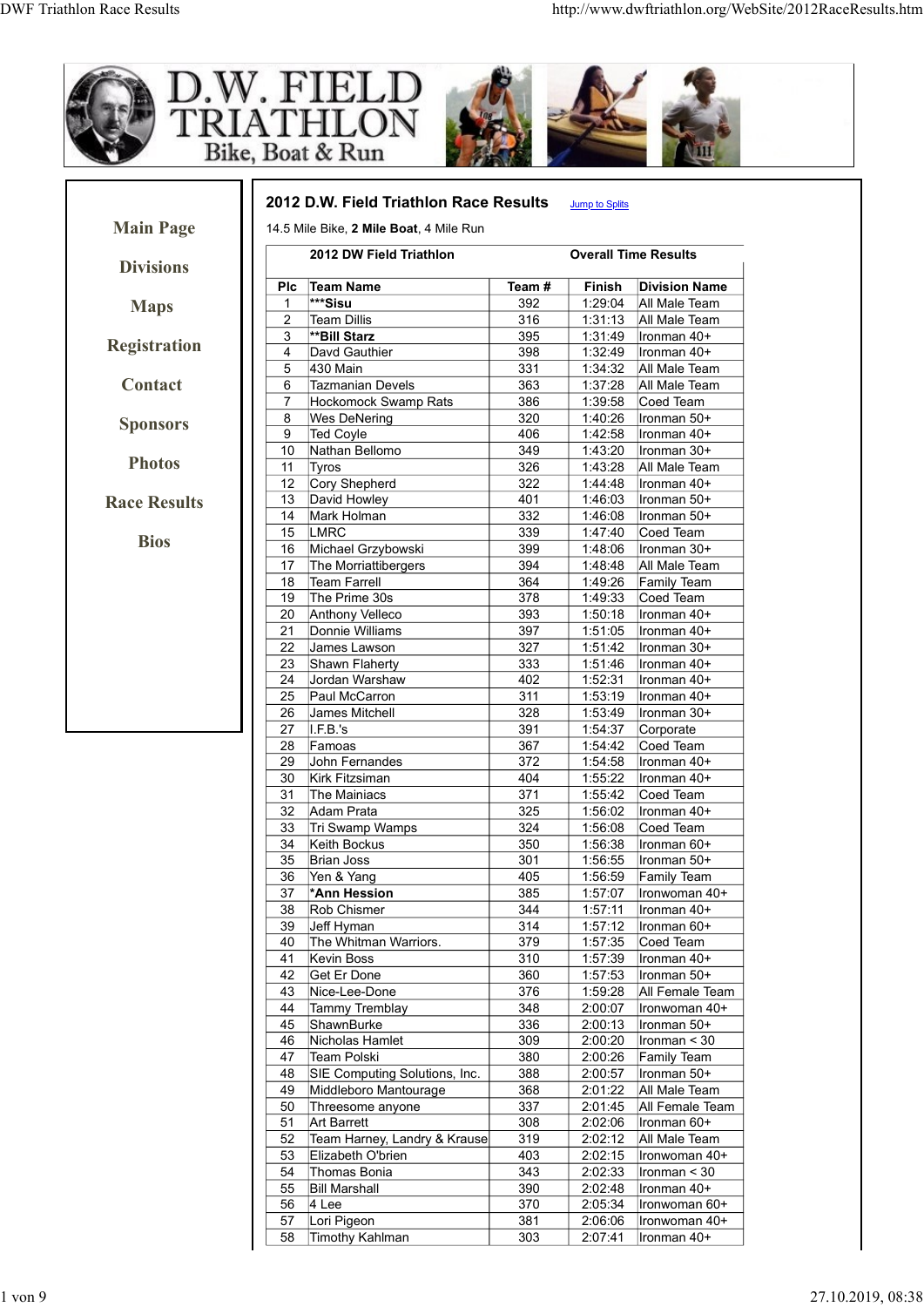| <b>DWF Triathlon Race Results</b> |                                                   |            |                                                          |                                     |
|-----------------------------------|---------------------------------------------------|------------|----------------------------------------------------------|-------------------------------------|
|                                   |                                                   |            |                                                          |                                     |
|                                   |                                                   |            |                                                          |                                     |
|                                   |                                                   |            | http://www.dwftriathlon.org/WebSite/2012RaceResults.htm  |                                     |
|                                   | 59 Spatola-Atallah Connection                     | 355        | $2:08:30$ Coed Team                                      |                                     |
| 60<br>61                          | <b>Kathy Flaherty</b><br>Richard Arkuskewski      | 334<br>313 | 2:08:32<br>2:09:33                                       | Ironwoman 40+<br>Ironman 60+        |
| 62<br>63                          | Chris Connelly<br>Fierce 3                        | 377<br>306 | 2:10:02<br>2:10:24<br><b>Family Team</b>                 | Ironman 40+                         |
| 64                                | Team SRP<br>Appalachian Mountain Club             | 338<br>384 | $2:10:49$ Family Team                                    |                                     |
| 65<br>66                          | No Nuts, Just Guts                                | 359        | 2:11:22<br>$2:11:28$  All Female Team                    | All Female Team                     |
| 67<br>68                          | Timothy Greene Sr.<br>Donald Gazerro              | 341<br>400 | 2:11:38<br>2:11:55                                       | $l$ ronman 50+<br>Ironman 40+       |
| 69                                | Neon Leon                                         | 374        | 2:12:00                                                  | All Male Team                       |
| 70<br>71                          | Scott Higgins III<br>Alex Callejas                | 340<br>389 | 2:12:07<br>2:13:38<br>Ironman 40+                        | $l$ ronman < 30                     |
| 72                                | Fam-Lee                                           | 375        | 2:14:01<br><b>Family Team</b>                            |                                     |
| 73<br>74                          | Telio Leal<br>Larry Howard                        | 358<br>307 | 2:14:06<br>$l$ ronman 30+<br>2:14:11   Ironman 40+       |                                     |
|                                   | 75 Timothy Luttrell                               | 323        | $2:14:12$  Ironman 50+                                   |                                     |
| 76<br>77                          | Tessy Smith<br>Bnhc                               | 383<br>366 | 2:15:13<br>Coed Team<br>2:15:17                          | Ironwoman 40+                       |
| 78<br>79                          | Ally Smith<br>Thomas Walsh                        | 382<br>356 | 2:15:48<br>2:16:07                                       | $\vert$ Ironman < 30<br>Ironman 30+ |
| 80                                | Todd Ebinger                                      | 353        | 2:16:08                                                  | Ironman 30+                         |
| 81<br>82                          | Frank Glenn<br>The Stewjetts                      | 335<br>387 | 2:16:34<br>2:16:57                                       | Ironman 50+<br>All Female Team      |
| 83                                | Amy Michael                                       | 329        | 2:19:27                                                  | Ironwoman 30+                       |
| 84<br>85                          | Orange Crush<br>Dave Teed                         | 351<br>396 | 2:19:32<br>Coed Team<br>2:19:43                          | Ironman 40+                         |
| 86                                | Tim Comeaux                                       | 373        | 2:20:53                                                  | Ironman 30+                         |
| 87<br>88                          | Erik Johnson<br>Faith Thibodeau                   | 369<br>317 | 2:21:01<br>$l$ ronman 40+<br>2:21:33                     | Ironwoman 40+                       |
| 89                                | John Thibodeau                                    | 318        | 2:21:44                                                  | Ironman 50+                         |
| 90<br>91                          | <b>Tracy Kirk</b><br>Timothy Greene Jr.           | 352<br>342 | 2:21:44<br>2:22:41                                       | Ironwoman 40+<br>$l$ ronman < 30    |
| 92<br>93                          | Barnet Cohen<br>Lee Stemburg                      | 347<br>345 | 2:23:39<br>Ironman 40+<br>2:24:00                        | Ironwoman 40+                       |
| 94                                | Steve Smargon                                     | 346        | 2:24:18                                                  | Ironman 40+                         |
| 95<br>96                          | The New Blooms<br>Jill Spatola                    | 361<br>354 | $2:24:38$ Coed Team<br>2:27:29                           | Ironwoman 30+                       |
| 97                                | <b>Brandyy Fernandes</b>                          | 304        | $2:32:12$  Ironwoman 30+                                 |                                     |
| 98<br>99                          | B!*zX Nerdy Healthy Chicks<br>Thundercats         | 362<br>365 | 2:33:07   All Female Team<br>2:39:20                     | All Male Team                       |
|                                   | 100 Rosa Evora                                    | 357        | 2:42:07                                                  | Ironwoman 40+                       |
|                                   | 101 Stefanie Lusky                                | 330        | 3:03:25                                                  | $ $ Ironwoman < 30                  |
|                                   | * Overall Female Winner                           |            |                                                          |                                     |
|                                   | ** Overall Male Winner<br>*** Overall Team Winner |            |                                                          |                                     |
|                                   | 2012 DW Field Triathlon                           |            | <b>Winners by Division</b>                               |                                     |
|                                   | Plc Team Name                                     | Team #     | Finish<br><b>Division Name</b>                           |                                     |
|                                   | Nicholas Hamlet<br>2 Thomas Bonia                 | 309<br>343 | 2:00:20<br>$l$ ronman < 30<br>$l$ ronman < 30<br>2:02:33 |                                     |
|                                   | 3 Scott Higgins III                               | 340        | 2:12:07<br>Ironman $<$ 30                                |                                     |
|                                   | 4 Ally Smith<br>5 Timothy Greene Jr.              | 382<br>342 | Ironman $<$ 30<br>2:15:48<br>2:22:41<br>Ironman $<$ 30   |                                     |
| 1                                 | Nathan Bellomo                                    | 349        | 1:43:20<br>Ironman 30+                                   |                                     |
|                                   | 2 Michael Grzybowski<br>3 James Lawson            | 399<br>327 | 1:48:06<br>Ironman $30+$<br>1:51:42<br>Ironman 30+       |                                     |
|                                   | 4 James Mitchell                                  | 328        | 1:53:49<br>Ironman 30+<br>$2.14.06$ Ironman $30 +$       |                                     |
|                                   | $\overline{5}$ Telio Leal                         | 358        |                                                          |                                     |

|                | <b>Tracy Kirk</b>                                                                                       | 352        | 2:21:44                    | Ironwoman 40+              |
|----------------|---------------------------------------------------------------------------------------------------------|------------|----------------------------|----------------------------|
| 91             | Timothy Greene Jr.                                                                                      | 342        | 2:22:41                    | Ironman < 30               |
| 92             | <b>Barnet Cohen</b>                                                                                     | 347        | 2:23:39                    | Ironman 40+                |
| 93             | Lee Stemburg                                                                                            | 345        | 2:24:00                    | Ironwoman 40+              |
| 94             | Steve Smargon                                                                                           | 346        | 2:24:18                    | Ironman 40+                |
| 95             | The New Blooms                                                                                          | 361        | 2:24:38                    | Coed Team                  |
| 96             | Jill Spatola                                                                                            | 354        | 2:27:29                    | Ironwoman 30+              |
| 97             | <b>Brandyy Fernandes</b>                                                                                | 304        | 2:32:12                    | Ironwoman 30+              |
| 98             | B!*zX Nerdy Healthy Chicks                                                                              | 362        | 2:33:07                    | All Female Team            |
| 99             | Thundercats                                                                                             | 365        | 2:39:20                    | All Male Team              |
| 100            | Rosa Evora                                                                                              | 357        | 2:42:07                    | Ironwoman 40+              |
| 101            | Stefanie Lusky                                                                                          | 330        | 3:03:25                    | Ironwoman < 30             |
|                | * Overall Female Winner<br>** Overall Male Winner<br>*** Overall Team Winner<br>2012 DW Field Triathlon |            | <b>Winners by Division</b> |                            |
|                | Plc Team Name                                                                                           | Team #     | Finish                     | <b>Division Name</b>       |
| $\mathbf{1}$   | Nicholas Hamlet                                                                                         | 309        | 2:00:20                    | Ironman < 30               |
| $\overline{2}$ | Thomas Bonia                                                                                            | 343        | 2:02:33                    | Ironman < 30               |
| 3              | Scott Higgins III                                                                                       | 340        | 2:12:07                    | Ironman $<$ 30             |
| 4              | <b>Ally Smith</b>                                                                                       | 382        | 2:15:48                    | Ironman < 30               |
| 5              | Timothy Greene Jr.                                                                                      | 342        | 2:22:41                    | Ironman < 30               |
| $\mathbf{1}$   | Nathan Bellomo                                                                                          | 349        | 1:43:20                    | Ironman 30+                |
|                | Michael Grzybowski                                                                                      | 399        | 1:48:06                    | Ironman 30+                |
| $\overline{2}$ |                                                                                                         |            |                            | Ironman 30+                |
| 3              | James Lawson                                                                                            | 327        | 1:51:42                    |                            |
| 4              | James Mitchell                                                                                          | 328        | 1:53:49                    | Ironman 30+                |
| 5              | Telio Leal                                                                                              | 358        | 2:14:06                    | Ironman 30+                |
| 6              | Thomas Walsh                                                                                            | 356        | 2:16:07                    | Ironman 30+                |
| $\overline{7}$ | Todd Ebinger                                                                                            | 353        | 2:16:08                    | Ironman 30+                |
| 8              | <b>Tim Comeaux</b>                                                                                      | 373        | 2:20:53                    | Ironman 30+                |
| $\mathbf{1}$   | **Bill Starz                                                                                            | 395        | 1:31:49                    | Ironman 40+                |
| $\overline{2}$ | Davd Gauthier                                                                                           | 398        | 1:32:49                    | Ironman 40+                |
| 3              | Ted Coyle                                                                                               | 406        | 1:42:58                    | Ironman 40+                |
| 4              | Cory Shepherd                                                                                           | 322        | 1:44:48                    | Ironman 40+                |
| 5              | Anthony Velleco                                                                                         | 393        | 1:50:18                    | Ironman 40+                |
| 6              | Donnie Williams                                                                                         | 397        | 1:51:05                    | Ironman 40+                |
| 7<br>8         | Shawn Flaherty                                                                                          | 333<br>402 | 1:51:46<br>1:52:31         | Ironman 40+<br>Ironman 40+ |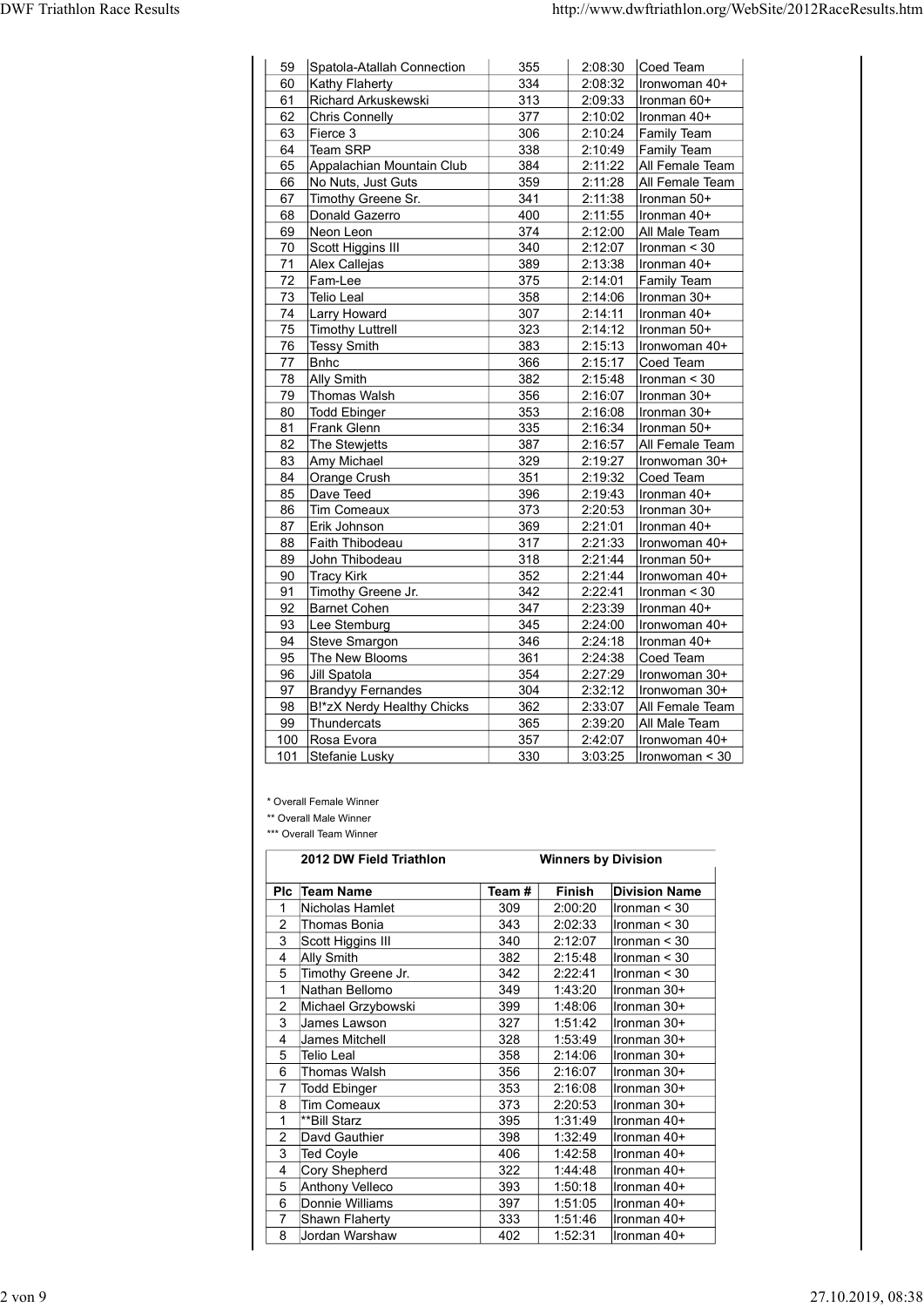|                                                                 |            |                    | http://www.dwftriathlon.org/WebSite/2012RaceResults.htm |
|-----------------------------------------------------------------|------------|--------------------|---------------------------------------------------------|
|                                                                 |            |                    |                                                         |
|                                                                 | 311        | 1:53:19            | Ironman 40+                                             |
| 9 Paul McCarron<br>10 John Fernandes                            | 372        | 1:54:58            | Ironman 40+                                             |
| 11   Kirk Fitzsiman                                             | 404        | 1:55:22            | Ironman 40+                                             |
| 12 Adam Prata                                                   | 325        | 1:56:02            | Ironman 40+                                             |
| 13 Rob Chismer                                                  | 344        | 1:57:11            | Ironman 40+                                             |
| 14   Kevin Boss                                                 | 310        | 1:57:39            | Ironman 40+                                             |
| 15 Bill Marshall                                                | 390        | 2:02:48            | Ironman 40+                                             |
| 16 Timothy Kahlman                                              | 303        | 2:07:41            | Ironman 40+                                             |
| 17 Chris Connelly                                               | 377        | 2:10:02            | Ironman 40+                                             |
| 18 Donald Gazerro                                               | 400        | 2:11:55            | Ironman 40+                                             |
| 19 Alex Callejas                                                | 389        | 2:13:38            | Ironman 40+                                             |
| 20 Larry Howard                                                 | 307        | 2:14:11            | Ironman 40+                                             |
| 21 Dave Teed                                                    | 396        | 2:19:43            | Ironman 40+                                             |
| 22 Erik Johnson                                                 | 369        | 2:21:01            | Ironman 40+                                             |
| 23 Barnet Cohen                                                 | 347        | 2:23:39            | Ironman 40+                                             |
| 24 Steve Smargon                                                | 346        |                    | $2:24:18$   Ironman 40+                                 |
| 1   Wes DeNering                                                | 320        |                    | 1:40:26   Ironman 50+                                   |
| 2 David Howley                                                  | 401        | 1:46:03            | $l$ ronman 50+                                          |
| 3   Mark Holman                                                 | 332        | 1:46:08            | Ironman 50+                                             |
| 4   Brian Joss                                                  | 301        | 1:56:55            | Ironman 50+                                             |
| 5 Get Er Done                                                   | 360        |                    | 1:57:53   Ironman 50+                                   |
| 6 ShawnBurke                                                    | 336        |                    | 2:00:13   Ironman 50+                                   |
| 7 SIE Computing Solutions, Inc.                                 | 388        | 2:00:57            | Ironman 50+                                             |
| 8 Timothy Greene Sr.                                            | 341        | 2:11:38            | Ironman 50+                                             |
| 9 Timothy Luttrell                                              | 323        |                    | 2:14:12   Ironman 50+                                   |
| 10 Frank Glenn                                                  | 335        | 2:16:34            | Ironman 50+                                             |
| 11 John Thibodeau                                               | 318        | 2:21:44            | Ironman 50+                                             |
| 12 Keith Bockus                                                 | 350        | 1:56:38            | Ironman 60+                                             |
| 13 Jeff Hyman                                                   | 314        |                    | 1:57:12   Ironman $60+$                                 |
| 14 Art Barrett                                                  | 308        | 2:02:06            | Ironman 60+                                             |
| 15 Richard Arkuskewski                                          | 313        | 2:09:33            | Ironman 60+                                             |
| 1 Stefanie Lusky                                                | 330        | 3:03:25            | $ $ Ironwoman < 30                                      |
| 1   Amy Michael                                                 | 329        | 2:19:27            | Ironwoman 30+                                           |
| 2 Jill Spatola                                                  | 354        | 2:27:29            | Ironwoman 30+                                           |
| 3 Brandyy Fernandes                                             | 304        |                    | $2:32:12$  Ironwoman 30+                                |
| 1 <sup>*</sup> Ann Hession                                      | 385        | 1:57:07            | Ironwoman 40+                                           |
| 2 Tammy Tremblay                                                | 348        | 2:00:07            | Ironwoman 40+                                           |
| 3 Elizabeth O'brien                                             | 403        |                    | $2:02:15$   Ironwoman 40+                               |
| 4 Lori Pigeon                                                   | 381        |                    | $2:06:06$  Ironwoman 40+                                |
| 5 Kathy Flaherty                                                | 334        |                    | $2:08:32$   Ironwoman 40+                               |
| 6 Tessy Smith                                                   | 383        |                    | $2:15:13$   Ironwoman 40+                               |
| 7 Faith Thibodeau                                               | 317        |                    | 2:21:33   Ironwoman 40+                                 |
| 8 Tracy Kirk                                                    | 352        |                    | $2:21:44$   Ironwoman 40+                               |
| 9 Lee Stemburg                                                  | 345        | 2:24:00            | Ironwoman 40+                                           |
| 10 Rosa Evora                                                   | 357        | 2:42:07            | Ironwoman 40+                                           |
| 1 4 Lee                                                         | 370        | 2:05:34            | Ironwoman 60+                                           |
| I.F.B.'s<br>$\mathbf{1}$<br><sup>***</sup> Sisu<br>$\mathbf{1}$ | 391<br>392 | 1:54:37<br>1:29:04 | Corporate<br>All Male Team                              |
| 2   Team Dillis                                                 | 316        | 1:31:13            | All Male Team                                           |
| 3 430 Main                                                      | 331        |                    | 1:34:32 $ $ All Male Team                               |
| 4   Tazmanian Devels                                            | 363        | 1:37:28            | All Male Team                                           |
| 5 Tyros                                                         | 326        | 1:43:28            | All Male Team                                           |
| 6 The Morriattibergers                                          | 394        | 1:48:48            | All Male Team                                           |
| 7 Middleboro Mantourage                                         | 368        |                    | $2:01:22$ All Male Team                                 |
| 8   Team Harney, Landry & Krause                                | 319        |                    | $2:02:12$ All Male Team                                 |
| 9 Neon Leon                                                     | 374        |                    | $2:12:00$ All Male Team                                 |
| 10 Thundercats                                                  | 365        |                    | $2:39:20$ All Male Team                                 |
| 1 Nice-Lee-Done                                                 | 376        |                    | 1:59:28 All Female Team                                 |
| 2 Threesome anyone                                              | 337        |                    | 2:01:45 All Female Team                                 |
| 3 Appalachian Mountain Club                                     | 384        |                    | 2:11:22   All Female Team                               |
| 4 No Nuts, Just Guts                                            | 359        |                    | 2:11:28   All Female Team                               |
| 5 The Stewjetts                                                 | 387        |                    | 2:16:57 All Female Team                                 |
| 6 B!*zX Nerdy Healthy Chicks                                    | 362        |                    | 2:33:07 All Female Team                                 |
| 1 Hockomock Swamp Rats                                          | 386        |                    | 1:39:58 $\vert$ Coed Team                               |
| $2$ LMRC                                                        | 339        |                    | 1:47:40 $\vert$ Coed Team                               |
| 3 The Prime 30s                                                 | 378        |                    | 1:49:33 Coed Team                                       |
| 4   Famoas                                                      | 367        |                    | 1:54:42 $\vert$ Coed Team                               |
| 5 The Mainiacs                                                  | 371        |                    | 1:55:42 $\vert$ Coed Team                               |
| 6 Tri Swamp Wamps                                               | 324        | 1:56:08            | Coed Team                                               |
| 7 The Whitman Warriors.                                         | 379        | 1:57:35            | Coed Team                                               |
| 8   Spatola-Atallah Connection<br>$9$ Bnhc                      | 355<br>366 |                    | $2:08:30$ Coed Team                                     |
|                                                                 |            | 2:15:17            | Coed Team                                               |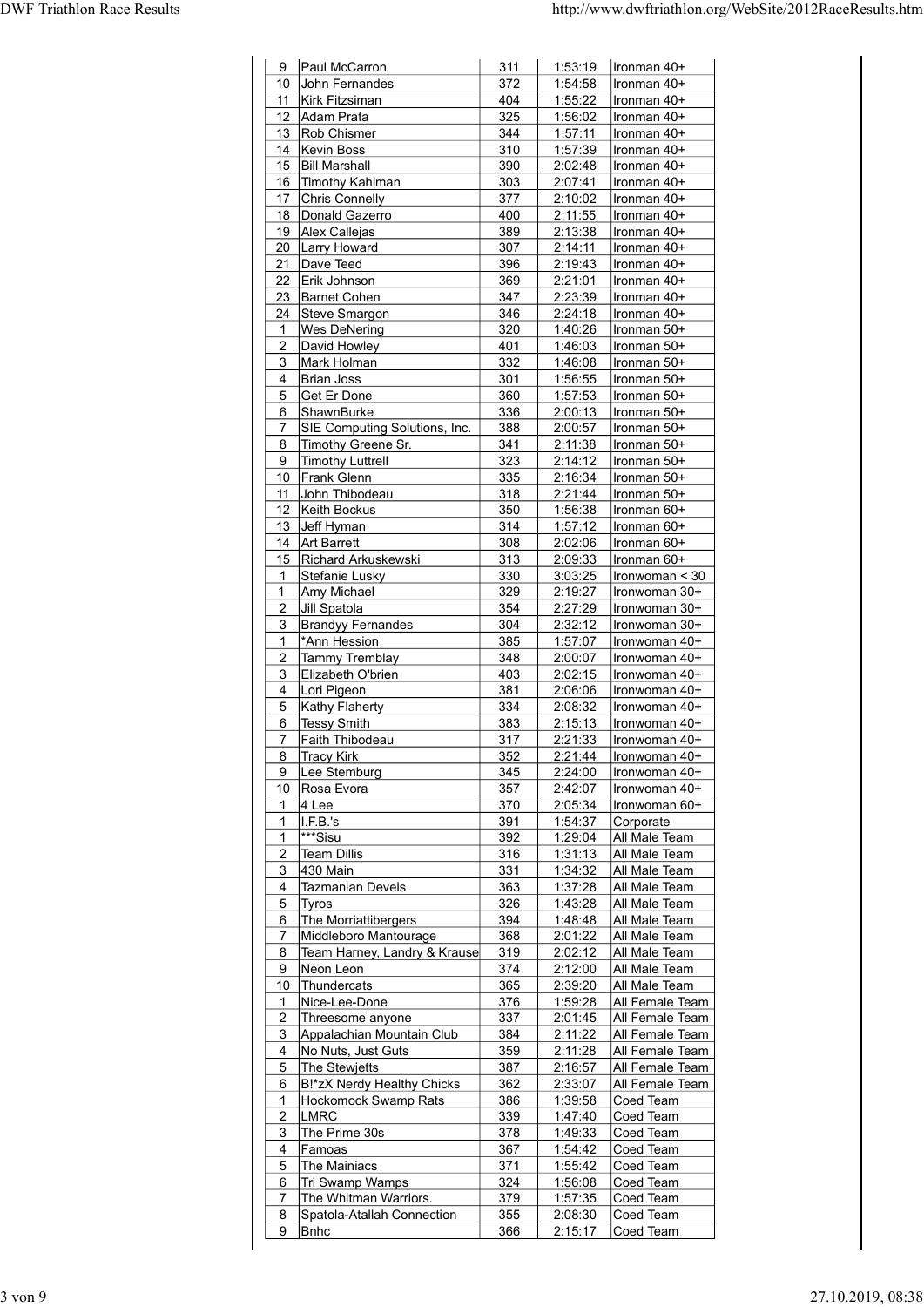| <b>DWF Triathlon Race Results</b> |                                  |            |                                                        | http://www.dwftriathlon.org/WebSite/2012RaceResults.htm |  |
|-----------------------------------|----------------------------------|------------|--------------------------------------------------------|---------------------------------------------------------|--|
|                                   |                                  |            |                                                        |                                                         |  |
|                                   |                                  |            |                                                        |                                                         |  |
|                                   |                                  |            |                                                        |                                                         |  |
|                                   | 10 Orange Crush                  | 351        | 2:19:32 $\vert$ Coed Team                              |                                                         |  |
|                                   | 11 The New Blooms                | 361        | 2:24:38<br>Coed Team                                   |                                                         |  |
|                                   | 1 Team Farrell<br>2 Yen & Yang   | 364<br>405 | 1:49:26<br><b>Family Team</b><br>1:56:59 Family Team   |                                                         |  |
|                                   | 3 Team Polski                    | 380        | 2:00:26    Family Team                                 |                                                         |  |
|                                   | 4 Fierce 3                       | 306        | 2:10:24<br><b>Family Team</b>                          |                                                         |  |
|                                   | 5 Team SRP                       | 338        | 2:10:49<br><b>Family Team</b>                          |                                                         |  |
|                                   | 6 Fam-Lee                        | 375        | 2:14:01 Family Team                                    |                                                         |  |
|                                   | 2012 DW Field Triathlon          |            | <b>Overall Bike Split Results</b>                      |                                                         |  |
|                                   | <b>Team Name</b>                 |            | Team #   Bike Split   Division Name                    |                                                         |  |
|                                   | Davd Gauthier                    |            | 398 0:37:26   Ironman 40+                              |                                                         |  |
|                                   | ***Sisu                          |            | 392 0:37:41 All Male Team                              |                                                         |  |
|                                   | 430 Main<br>Hockomock Swamn Rats | 331        | 0:38:32 All Male Team<br>386 $0.38 \cdot 44$ Coed Team |                                                         |  |

| 11<br>$\mathbf{1}$<br>2<br>3<br>4<br>5 | 10 Orange Crush<br>The New Blooms                   |            |            | 351                | 2:19:32            | Coed Team                         |
|----------------------------------------|-----------------------------------------------------|------------|------------|--------------------|--------------------|-----------------------------------|
|                                        |                                                     |            |            | 361                | 2:24:38            | Coed Team                         |
|                                        | <b>Team Farrell</b>                                 |            |            | 364                | 1:49:26            | Family Team                       |
|                                        | Yen & Yang<br>Team Polski                           |            |            | 405<br>380         | 1:56:59<br>2:00:26 | <b>Family Team</b><br>Family Team |
|                                        | Fierce 3                                            |            |            | 306                | 2:10:24            | Family Team                       |
| 6                                      | Team SRP<br>Fam-Lee                                 |            |            | 338<br>375         | 2:10:49<br>2:14:01 | Family Team<br><b>Family Team</b> |
|                                        |                                                     |            |            |                    |                    |                                   |
|                                        | 2012 DW Field Triathlon                             |            |            |                    |                    | <b>Overall Bike Split Results</b> |
|                                        | <b>Team Name</b>                                    | Team #     |            |                    |                    | <b>Bike Split Division Name</b>   |
|                                        | Davd Gauthier                                       |            | 398        | 0:37:26            |                    | Ironman 40+                       |
| ***Sisu<br>430 Main                    |                                                     | 392<br>331 |            | 0:37:41<br>0:38:32 |                    | All Male Team<br>All Male Team    |
|                                        | <b>Hockomock Swamp Rats</b>                         |            | 386        | 0:38:44            |                    | Coed Team                         |
|                                        | **Bill Starz<br>Nathan Bellomo                      |            | 395<br>349 | 0:39:56<br>0:40:19 |                    | Ironman 40+<br>Ironman 30+        |
|                                        | Anthony Velleco                                     |            | 393        | 0:41:19            |                    | Ironman 40+                       |
|                                        | <b>Team Dillis</b>                                  |            | 316        | 0:41:21            |                    | All Male Team                     |
|                                        | David Howley<br><b>Wes DeNering</b>                 | 401        | 320        | 0:41:35<br>0:42:02 |                    | Ironman 50+<br>Ironman 50+        |
|                                        | Shawn Flaherty                                      |            | 333        | 0:42:24            |                    | Ironman 40+                       |
|                                        | Kirk Fitzsiman<br><b>Tazmanian Devels</b>           |            | 404<br>363 | 0:42:28<br>0:42:30 |                    | Ironman 40+<br>All Male Team      |
|                                        | Mark Holman                                         |            | 332        | 0:43:30            |                    | Ironman 50+                       |
|                                        | The Mainiacs<br>Paul McCarron                       | 371        | 311        | 0:43:37<br>0:43:40 |                    | Coed Team<br>Ironman 40+          |
|                                        | Get Er Done                                         |            | 360        | 0:43:40            |                    | Ironman 50+                       |
|                                        | Cory Shepherd<br>Donnie Williams                    | 397        | 322        | 0:43:41<br>0:43:42 |                    | Ironman 40+<br>Ironman 40+        |
|                                        | James Mitchell                                      |            | 328        | 0:43:53            |                    | Ironman 30+                       |
| <b>Ted Coyle</b>                       | Lori Pigeon                                         | 381<br>406 |            | 0:44:13<br>0:44:33 |                    | Ironwoman 40+<br>Ironman 40+      |
|                                        | James Lawson                                        | 327        |            | 0:45:01            |                    | Ironman 30+                       |
|                                        | <b>Brian Joss</b>                                   | 301        |            | 0:45:14            |                    | Ironman 50+                       |
| Tyros                                  | Keith Bockus                                        | 326        | 350        | 0:45:14<br>0:45:22 |                    | All Male Team<br>Ironman 60+      |
|                                        | <b>Team Polski</b>                                  | 380        |            | 0:45:26            |                    | <b>Family Team</b>                |
|                                        | SIE Computing Solutions, Inc.<br>Michael Grzybowski | 388        | 399        | 0:45:28<br>0:45:29 |                    | Ironman 50+<br>Ironman 30+        |
|                                        | John Fernandes                                      | 372        |            | 0:45:30            |                    | Ironman 40+                       |
|                                        | The Morriattibergers<br>Middleboro Mantourage       | 394<br>368 |            | 0:45:30<br>0:45:31 |                    | All Male Team<br>All Male Team    |
|                                        | Jordan Warshaw                                      | 402        |            | 0:45:53            |                    | Ironman 40+                       |
|                                        | The Whitman Warriors.                               | 379        |            | 0:46:16            |                    | Coed Team                         |
|                                        | Nicholas Hamlet<br><b>Chris Connelly</b>            | 309<br>377 |            | 0:46:30<br>0:46:34 |                    | Ironman $<$ 30<br>Ironman 40+     |
|                                        | <b>Bill Marshall</b>                                |            | 390        | 0:46:50            |                    | Ironman 40+                       |
| Famoas                                 | <b>Kevin Boss</b>                                   | 367        | 310        | 0:47:04<br>0:47:05 |                    | Coed Team<br>Ironman 40+          |
|                                        | 'Ann Hession                                        | 385        |            | 0:47:25            |                    | Ironwoman 40+                     |
| <b>LMRC</b>                            | ShawnBurke                                          |            | 339<br>336 | 0:47:25<br>0:47:48 |                    | Coed Team<br>Ironman 50+          |
|                                        | Rob Chismer                                         | 344        |            | 0:48:07            |                    | Ironman 40+                       |
|                                        | <b>Larry Howard</b>                                 | 307        |            | 0:48:14            |                    | Ironman 40+                       |
|                                        | <b>Adam Prata</b><br>Elizabeth O'brien              | 325        | 403        | 0:48:18<br>0:48:22 |                    | Ironman 40+<br>Ironwoman 40+      |
|                                        | Alex Callejas                                       |            | 389        | 0:48:52            |                    | Ironman 40+                       |
|                                        | Donald Gazerro<br>Jeff Hyman                        | 400<br>314 |            | 0:48:54<br>0:48:59 |                    | Ironman 40+<br>Ironman 60+        |
|                                        | <b>Team Farrell</b>                                 | 364        |            | 0:49:20            |                    | <b>Family Team</b>                |
|                                        | Timothy Greene Sr.<br>The Prime 30s                 | 341<br>378 |            | 0:49:29<br>0:49:29 |                    | Ironman 50+<br>Coed Team          |
|                                        | Yen & Yang                                          | 405        |            | 0:49:34            |                    | <b>Family Team</b>                |
|                                        | Dave Teed                                           |            | 396        | 0:50:06            |                    | Ironman 40+                       |
|                                        | <b>Timothy Kahlman</b><br><b>Steve Smargon</b>      | 346        | 303        | 0:50:10<br>0:50:23 |                    | Ironman 40+<br>Ironman 40+        |
|                                        | Frank Glenn                                         |            | 335        | 0:50:37            |                    | Ironman 50+                       |
|                                        | <b>Art Barrett</b><br><b>Tammy Tremblay</b>         |            | 308<br>348 | 0:50:46<br>0:51:21 |                    | Ironman 60+<br>Ironwoman 40+      |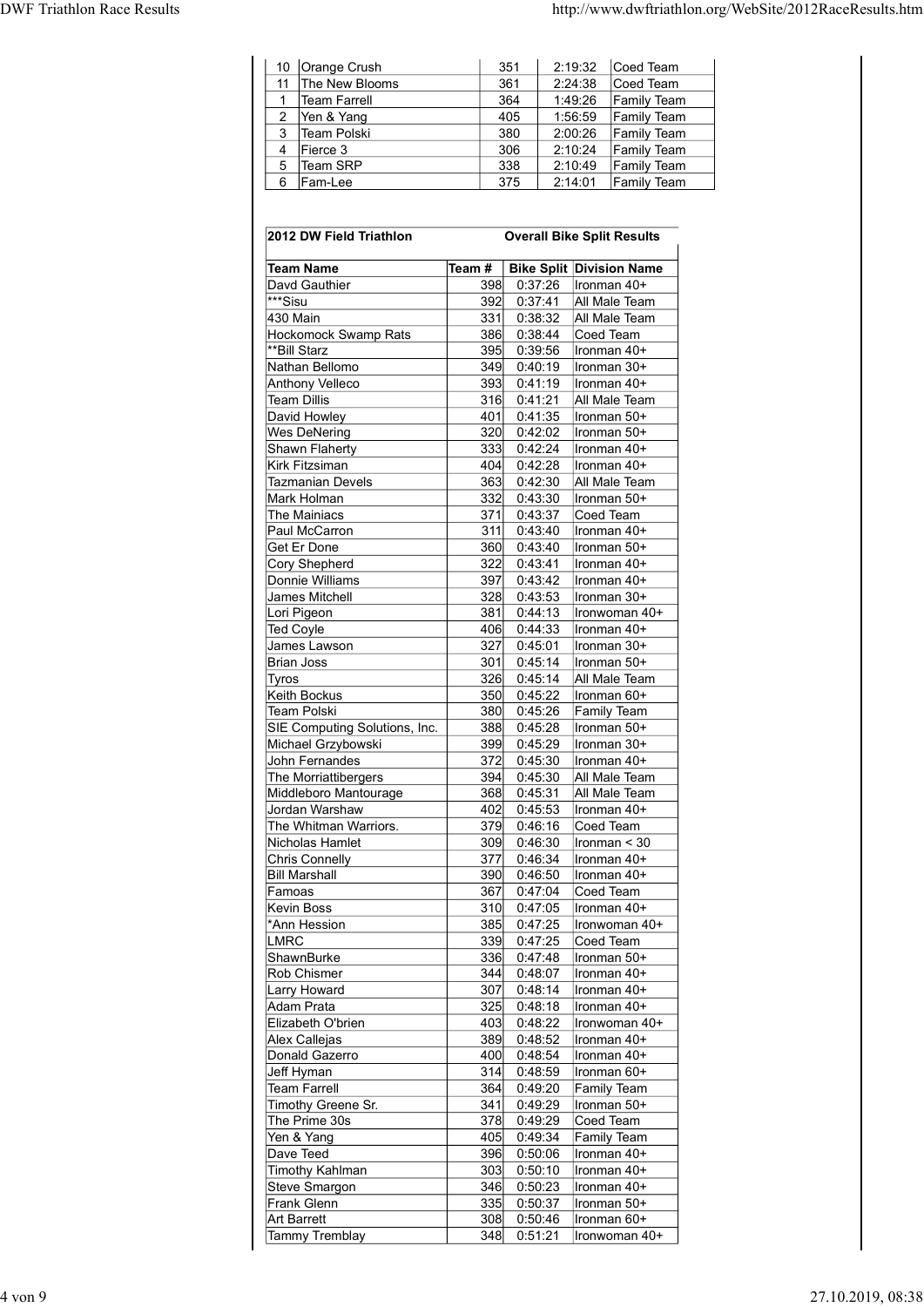| <b>DWF Triathlon Race Results</b>               |            |                    | http://www.dwftriathlon.org/WebSite/2012RaceResults.htm  |
|-------------------------------------------------|------------|--------------------|----------------------------------------------------------|
|                                                 |            |                    |                                                          |
| I.F.B.'s                                        | 391        | 0:51:28            | Corporate                                                |
| John Thibodeau                                  | 318        | 0:51:46            | Ironman 50+                                              |
| Spatola-Atallah Connection<br>Fierce 3          | 355<br>306 | 0:51:56            | Coed Team<br>$0:52:10$ Family Team                       |
| Threesome anyone                                | 337        | 0:52:11            | All Female Team                                          |
| Richard Arkuskewski                             | 313        | 0:53:34            | Ironman 60+                                              |
| Thomas Bonia                                    | 343        | 0:53:39            | Ironman < 30                                             |
| <b>Kathy Flaherty</b><br>Nice-Lee-Done          | 334<br>376 | 0:53:42<br>0:53:42 | Ironwoman 40+<br>All Female Team                         |
| Tri Swamp Wamps                                 | 324        | 0:53:43            | Coed Team                                                |
| Barnet Cohen                                    | 347        | 0:53:46            | Ironman 40+                                              |
| <b>Timothy Luttrell</b><br>Scott Higgins III    | 323<br>340 | 0:55:02            | $0:54:10$   Ironman $50+$<br>$l$ ronman < 30             |
| Thomas Walsh                                    | 356        | 0:55:03            | Ironman 30+                                              |
| <b>Todd Ebinger</b>                             | 353        | 0:55:04            | Ironman 30+                                              |
| Faith Thibodeau<br>Team Harney, Landry & Krause |            |                    | 317 0:55:25   Ironwoman 40+<br>319 0:55:35 All Male Team |
| Timothy Greene Jr.                              | 342        |                    | $0:55:48$  Ironman < 30                                  |
| Bnhc                                            | 366        |                    | $0:56:00$ Coed Team                                      |
| <b>Tessy Smith</b>                              | 383        | 0:56:30            | Ironwoman 40+                                            |
| Jill Spatola<br><b>Ally Smith</b>               | 354<br>382 | 0:56:55<br>0:57:09 | Ironwoman 30+<br>$l$ ronman < 30                         |
| $4$ Lee                                         | 370        | 0:57:17            | Ironwoman 60+                                            |
| Erik Johnson                                    | 369        | 0:57:45            | Ironman 40+                                              |
| Neon Leon                                       | 374<br>345 | 0:58:01            | All Male Team<br>Ironwoman 40+                           |
| Lee Stemburg<br>Amy Michael                     | 329        | 0:58:30<br>0:58:59 | Ironwoman 30+                                            |
| Orange Crush                                    | 351        | 0:59:11            | Coed Team                                                |
| The Stewjetts                                   | 387        | 0:59:17            | All Female Team                                          |
| <b>Brandyy Fernandes</b><br>Team SRP            | 304<br>338 | 0:59:39            | Ironwoman 30+<br>0:59:45 Family Team                     |
| Telio Leal                                      | 358        | 0:59:57            | Ironman 30+                                              |
| Appalachian Mountain Club                       | 384        | 1:02:34            | All Female Team                                          |
| No Nuts, Just Guts<br><b>Tracy Kirk</b>         | 359<br>352 | 1:03:43<br>1:04:11 | All Female Team<br>Ironwoman 40+                         |
| Tim Comeaux                                     | 373        | 1:05:53            | Ironman 30+                                              |
| Rosa Evora                                      | 357        |                    | 1:07:32   Ironwoman 40+                                  |
| B!*zX Nerdy Healthy Chicks<br>Fam-Lee           | 362<br>375 |                    | 1:07:45 All Female Team<br>1:10:47 Family Team           |
| Thundercats                                     |            |                    | 365 1:10:54 All Male Team                                |
| The New Blooms                                  | 361        |                    | 1:12:44 $\vert$ Coed Team                                |
| Stefanie Lusky                                  |            |                    | $330$ 1:18:41  Ironwoman < 30                            |
|                                                 |            |                    |                                                          |
| 2012 DW Field Triathlon                         |            |                    | <b>Overall Boat Split Results</b>                        |
| <b>Team Name</b>                                |            |                    | Team #   Boat Split   Division Name                      |
| **Bill Starz                                    | 395<br>392 |                    | $0:23:59$  Ironman 40+<br>$0:26:14$ All Male Team        |
|                                                 | 332        | 0:27:11            | Ironman 50+                                              |
| ***Sisu<br>Mark Holman                          | 320        | 0:27:39            | Ironman 50+                                              |
| <b>Wes DeNering</b>                             |            | 0:27:50            |                                                          |
| Tazmanian Devels                                | 363        |                    | All Male Team                                            |
| Hockomock Swamp Rats<br><b>Team Dillis</b>      | 386<br>316 | 0:28:02<br>0:28:14 | Coed Team<br>All Male Team                               |
| Cory Shepherd                                   | 322        | 0:28:21            | Ironman 40+                                              |
| Kevin Boss<br>Davd Gauthier                     | 310<br>398 | 0:28:52<br>0:28:53 | Ironman 40+<br>Ironman 40+                               |

|                              |                                                                                                                                                                                    | All Female Team                                                                                                                                                                                                                                                                                                         |
|------------------------------|------------------------------------------------------------------------------------------------------------------------------------------------------------------------------------|-------------------------------------------------------------------------------------------------------------------------------------------------------------------------------------------------------------------------------------------------------------------------------------------------------------------------|
|                              |                                                                                                                                                                                    | Ironwoman 30+                                                                                                                                                                                                                                                                                                           |
|                              |                                                                                                                                                                                    | Family Team                                                                                                                                                                                                                                                                                                             |
|                              |                                                                                                                                                                                    | Ironman 30+                                                                                                                                                                                                                                                                                                             |
| 384                          |                                                                                                                                                                                    | All Female Team                                                                                                                                                                                                                                                                                                         |
| 359                          | 1:03:43                                                                                                                                                                            | All Female Team                                                                                                                                                                                                                                                                                                         |
| 352                          | 1:04:11                                                                                                                                                                            | Ironwoman 40+                                                                                                                                                                                                                                                                                                           |
| 373                          | 1:05:53                                                                                                                                                                            | Ironman 30+                                                                                                                                                                                                                                                                                                             |
| 357                          | 1:07:32                                                                                                                                                                            | Ironwoman 40+                                                                                                                                                                                                                                                                                                           |
| 362                          | 1:07:45                                                                                                                                                                            | All Female Team                                                                                                                                                                                                                                                                                                         |
|                              |                                                                                                                                                                                    | Family Team                                                                                                                                                                                                                                                                                                             |
| 365                          | 1:10:54                                                                                                                                                                            | All Male Team                                                                                                                                                                                                                                                                                                           |
|                              |                                                                                                                                                                                    | Coed Team                                                                                                                                                                                                                                                                                                               |
| 330                          |                                                                                                                                                                                    | Ironwoman < 30                                                                                                                                                                                                                                                                                                          |
| Team#                        |                                                                                                                                                                                    | <b>Overall Boat Split Results</b><br><b>Boat Split Division Name</b>                                                                                                                                                                                                                                                    |
|                              |                                                                                                                                                                                    | Ironman 40+                                                                                                                                                                                                                                                                                                             |
|                              |                                                                                                                                                                                    | All Male Team                                                                                                                                                                                                                                                                                                           |
|                              |                                                                                                                                                                                    | Ironman 50+                                                                                                                                                                                                                                                                                                             |
|                              |                                                                                                                                                                                    | Ironman 50+                                                                                                                                                                                                                                                                                                             |
|                              |                                                                                                                                                                                    | All Male Team                                                                                                                                                                                                                                                                                                           |
|                              |                                                                                                                                                                                    | Coed Team                                                                                                                                                                                                                                                                                                               |
|                              |                                                                                                                                                                                    | All Male Team                                                                                                                                                                                                                                                                                                           |
|                              |                                                                                                                                                                                    | Ironman 40+                                                                                                                                                                                                                                                                                                             |
|                              |                                                                                                                                                                                    | Ironman 40+                                                                                                                                                                                                                                                                                                             |
|                              |                                                                                                                                                                                    | Ironman 40+                                                                                                                                                                                                                                                                                                             |
|                              |                                                                                                                                                                                    | All Female Team                                                                                                                                                                                                                                                                                                         |
|                              |                                                                                                                                                                                    |                                                                                                                                                                                                                                                                                                                         |
|                              |                                                                                                                                                                                    | All Male Team                                                                                                                                                                                                                                                                                                           |
|                              |                                                                                                                                                                                    | Ironman 50+                                                                                                                                                                                                                                                                                                             |
|                              |                                                                                                                                                                                    | Corporate                                                                                                                                                                                                                                                                                                               |
|                              |                                                                                                                                                                                    | Ironman 30+                                                                                                                                                                                                                                                                                                             |
|                              |                                                                                                                                                                                    | Family Team                                                                                                                                                                                                                                                                                                             |
|                              |                                                                                                                                                                                    | Family Team                                                                                                                                                                                                                                                                                                             |
|                              |                                                                                                                                                                                    | All Male Team                                                                                                                                                                                                                                                                                                           |
|                              |                                                                                                                                                                                    | All Male Team                                                                                                                                                                                                                                                                                                           |
|                              |                                                                                                                                                                                    | All Female Team                                                                                                                                                                                                                                                                                                         |
|                              | 0:31:53                                                                                                                                                                            | Coed Team                                                                                                                                                                                                                                                                                                               |
| 384                          | 0:31:53                                                                                                                                                                            | All Female Team                                                                                                                                                                                                                                                                                                         |
| 406                          | 0:32:51                                                                                                                                                                            | Ironman 40+                                                                                                                                                                                                                                                                                                             |
| 375                          | 0:32:54                                                                                                                                                                            | Family Team                                                                                                                                                                                                                                                                                                             |
| 370                          | 0:32:57                                                                                                                                                                            | Ironwoman 60+                                                                                                                                                                                                                                                                                                           |
|                              |                                                                                                                                                                                    |                                                                                                                                                                                                                                                                                                                         |
|                              |                                                                                                                                                                                    |                                                                                                                                                                                                                                                                                                                         |
| Team Harney, Landry & Krause | 387<br>304<br>358<br>375<br>361<br>395<br>392<br>332<br>320<br>363<br>386<br>316<br>322<br>310<br>398<br>376<br>331<br>336<br>391<br>399<br>405<br>364<br>319<br>326<br>359<br>324 | 0:59:17<br>0:59:39<br>0:59:45<br>338<br>0:59:57<br>1:02:34<br>1:10:47<br>1:12:44<br>1:18:41<br>0:23:59<br>0:26:14<br>0:27:11<br>0:27:39<br>0:27:50<br>0:28:02<br>0:28:14<br>0:28:21<br>0:28:52<br>0:28:53<br>0:29:29<br>0:29:33<br>0:29:45<br>0:30:26<br>0:30:49<br>0:30:52<br>0:31:04<br>0:31:22<br>0:31:34<br>0:31:36 |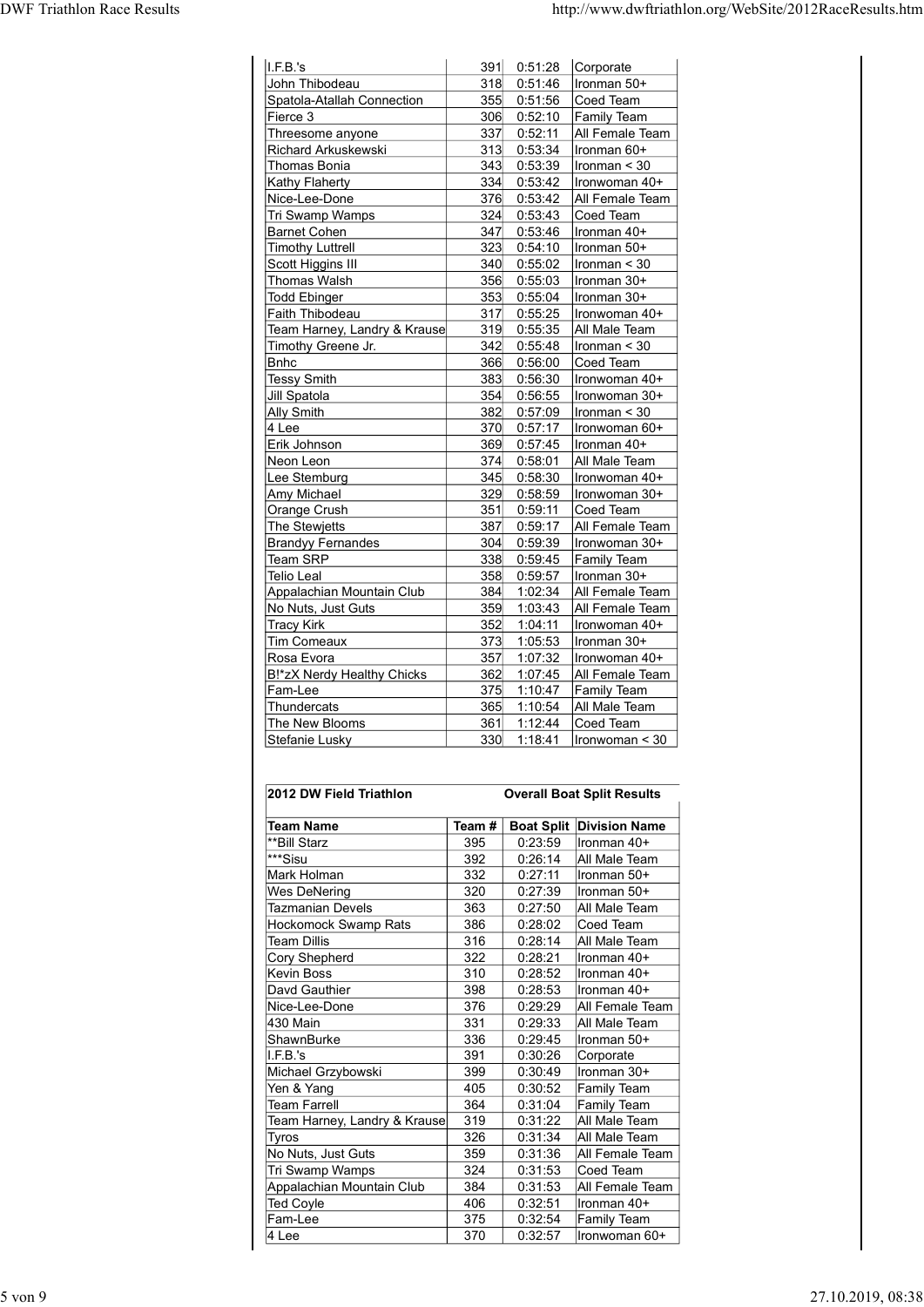| 394        | 0:33:04                                                                                                                                                                                                                                                  | All Male Team                                                                                                                                                                                                                                                                                                                                                                                                                             |
|------------|----------------------------------------------------------------------------------------------------------------------------------------------------------------------------------------------------------------------------------------------------------|-------------------------------------------------------------------------------------------------------------------------------------------------------------------------------------------------------------------------------------------------------------------------------------------------------------------------------------------------------------------------------------------------------------------------------------------|
| 378<br>349 | 0:33:20<br>0:33:24                                                                                                                                                                                                                                       | Coed Team<br>Ironman 30+                                                                                                                                                                                                                                                                                                                                                                                                                  |
| 401        | 0:33:41                                                                                                                                                                                                                                                  | Ironman 50+                                                                                                                                                                                                                                                                                                                                                                                                                               |
| 314        | 0:33:52                                                                                                                                                                                                                                                  | Ironman 40+<br>Ironman 60+                                                                                                                                                                                                                                                                                                                                                                                                                |
| 372        | 0:33:55                                                                                                                                                                                                                                                  | Ironman 40+                                                                                                                                                                                                                                                                                                                                                                                                                               |
|            |                                                                                                                                                                                                                                                          | <b>Family Team</b><br>Ironwoman 40+                                                                                                                                                                                                                                                                                                                                                                                                       |
| 327        | 0:34:09                                                                                                                                                                                                                                                  | Ironman 30+                                                                                                                                                                                                                                                                                                                                                                                                                               |
|            |                                                                                                                                                                                                                                                          | Family Team<br>Ironman 40+                                                                                                                                                                                                                                                                                                                                                                                                                |
| 344        | 0:35:00                                                                                                                                                                                                                                                  | Ironman 40+                                                                                                                                                                                                                                                                                                                                                                                                                               |
|            |                                                                                                                                                                                                                                                          | Coed Team<br>Ironman 40+                                                                                                                                                                                                                                                                                                                                                                                                                  |
| 333        | 0:35:20                                                                                                                                                                                                                                                  | Ironman 40+                                                                                                                                                                                                                                                                                                                                                                                                                               |
|            |                                                                                                                                                                                                                                                          | Ironman 60+<br>Coed Team                                                                                                                                                                                                                                                                                                                                                                                                                  |
| 301        | 0:36:03                                                                                                                                                                                                                                                  | $l$ ronman 50+                                                                                                                                                                                                                                                                                                                                                                                                                            |
|            |                                                                                                                                                                                                                                                          | Coed Team<br>Ironman 50+                                                                                                                                                                                                                                                                                                                                                                                                                  |
| 367        | 0:36:33                                                                                                                                                                                                                                                  | Coed Team                                                                                                                                                                                                                                                                                                                                                                                                                                 |
| 404        | 0:36:39                                                                                                                                                                                                                                                  | Ironman 40+                                                                                                                                                                                                                                                                                                                                                                                                                               |
| 308        |                                                                                                                                                                                                                                                          | Ironman 40+<br>Ironman 60+                                                                                                                                                                                                                                                                                                                                                                                                                |
| 360        | 0:36:59                                                                                                                                                                                                                                                  | Ironman 50+                                                                                                                                                                                                                                                                                                                                                                                                                               |
|            |                                                                                                                                                                                                                                                          | Ironwoman 40+<br>Ironman 40+                                                                                                                                                                                                                                                                                                                                                                                                              |
| 371        |                                                                                                                                                                                                                                                          | Coed Team                                                                                                                                                                                                                                                                                                                                                                                                                                 |
|            |                                                                                                                                                                                                                                                          | Ironman 40+<br>$l$ ronman 30+                                                                                                                                                                                                                                                                                                                                                                                                             |
| 361        | 0:37:44                                                                                                                                                                                                                                                  | Coed Team                                                                                                                                                                                                                                                                                                                                                                                                                                 |
|            |                                                                                                                                                                                                                                                          | All Female Team<br>$ $ Ironman < 30                                                                                                                                                                                                                                                                                                                                                                                                       |
| 374        | 0:38:01                                                                                                                                                                                                                                                  | All Male Team                                                                                                                                                                                                                                                                                                                                                                                                                             |
|            |                                                                                                                                                                                                                                                          | Ironman 40+<br>Ironman 60+                                                                                                                                                                                                                                                                                                                                                                                                                |
| 379        | 0:38:46                                                                                                                                                                                                                                                  | Coed Team                                                                                                                                                                                                                                                                                                                                                                                                                                 |
|            | 0:38:58                                                                                                                                                                                                                                                  | Ironman 40+<br>$\ln{\frac{1}{10}}$                                                                                                                                                                                                                                                                                                                                                                                                        |
| 317        | 0:39:11                                                                                                                                                                                                                                                  | Ironwoman 40+                                                                                                                                                                                                                                                                                                                                                                                                                             |
| 337        |                                                                                                                                                                                                                                                          | All Female Team                                                                                                                                                                                                                                                                                                                                                                                                                           |
|            |                                                                                                                                                                                                                                                          | $ $ Ironman < 30<br>Ironwoman 40+                                                                                                                                                                                                                                                                                                                                                                                                         |
| 306        | 0:39:45                                                                                                                                                                                                                                                  | <b>Family Team</b>                                                                                                                                                                                                                                                                                                                                                                                                                        |
|            |                                                                                                                                                                                                                                                          | $l$ ronman 40+<br>Ironwoman 40+                                                                                                                                                                                                                                                                                                                                                                                                           |
| 389        | 0:40:06                                                                                                                                                                                                                                                  | Ironman 40+                                                                                                                                                                                                                                                                                                                                                                                                                               |
|            |                                                                                                                                                                                                                                                          | Ironman 50+<br>Ironman 30+                                                                                                                                                                                                                                                                                                                                                                                                                |
| 387        | 0:40:42                                                                                                                                                                                                                                                  | All Female Team                                                                                                                                                                                                                                                                                                                                                                                                                           |
| 329        | 0:40:48                                                                                                                                                                                                                                                  | Ironwoman 30+                                                                                                                                                                                                                                                                                                                                                                                                                             |
|            |                                                                                                                                                                                                                                                          | All Male Team<br>Ironwoman 40+                                                                                                                                                                                                                                                                                                                                                                                                            |
| 382        | 0:41:29                                                                                                                                                                                                                                                  | $ $ Ironman < 30                                                                                                                                                                                                                                                                                                                                                                                                                          |
|            |                                                                                                                                                                                                                                                          | Ironman 50+<br>Ironman 30+                                                                                                                                                                                                                                                                                                                                                                                                                |
| 369        |                                                                                                                                                                                                                                                          | $0:42:05$  Ironman 40+                                                                                                                                                                                                                                                                                                                                                                                                                    |
| 366        | 0:43:02                                                                                                                                                                                                                                                  | Coed Team                                                                                                                                                                                                                                                                                                                                                                                                                                 |
| 318        | 0:43:24                                                                                                                                                                                                                                                  | $l$ ronman 30+<br>Ironman 50+                                                                                                                                                                                                                                                                                                                                                                                                             |
| 353        | 0:43:26                                                                                                                                                                                                                                                  | $\vert$ Ironman 30+                                                                                                                                                                                                                                                                                                                                                                                                                       |
|            |                                                                                                                                                                                                                                                          | Ironman 50+<br>Ironman $<$ 30                                                                                                                                                                                                                                                                                                                                                                                                             |
| 304        | 0:45:11                                                                                                                                                                                                                                                  | Ironwoman 30+                                                                                                                                                                                                                                                                                                                                                                                                                             |
| 352        | 0:45:11                                                                                                                                                                                                                                                  | Ironwoman 40+<br>Ironwoman < 30                                                                                                                                                                                                                                                                                                                                                                                                           |
| 354        | 0:46:43                                                                                                                                                                                                                                                  | Ironwoman 30+                                                                                                                                                                                                                                                                                                                                                                                                                             |
| 345        | 0:47:44                                                                                                                                                                                                                                                  | Ironwoman 40+                                                                                                                                                                                                                                                                                                                                                                                                                             |
| 381<br>307 | 0:50:57                                                                                                                                                                                                                                                  | Ironwoman 40+<br>Ironman 40+                                                                                                                                                                                                                                                                                                                                                                                                              |
| 377        |                                                                                                                                                                                                                                                          |                                                                                                                                                                                                                                                                                                                                                                                                                                           |
|            | 325<br>380<br>348<br>338<br>390<br>339<br>393<br>350<br>355<br>351<br>388<br>311<br>385<br>402<br>303<br>358<br>362<br>343<br>397<br>313<br>400<br>309<br>340<br>334<br>396<br>403<br>341<br>328<br>368<br>383<br>335<br>373<br>356<br>323<br>342<br>330 | 0:33:46<br>0:33:58<br>0:34:07<br>0:34:31<br>0:34:33<br>0:35:16<br>0:35:18<br>0:35:30<br>0:35:59<br>0:36:07<br>0:36:31<br>0:36:42<br>0:36:45<br>0:37:02<br>0:37:11<br>0:37:18<br>0:37:20<br>0:37:30<br>0:37:45<br>0:37:52<br>0:38:06<br>0:38:21<br>0:39:06<br>0:39:33<br>0:39:37<br>0:39:43<br>0:40:02<br>0:40:03<br>0:40:14<br>0:40:21<br>0:41:15<br>0:41:27<br>0:41:58<br>0:41:59<br>0:43:22<br>0:44:30<br>0:44:39<br>0:45:41<br>0:48:33 |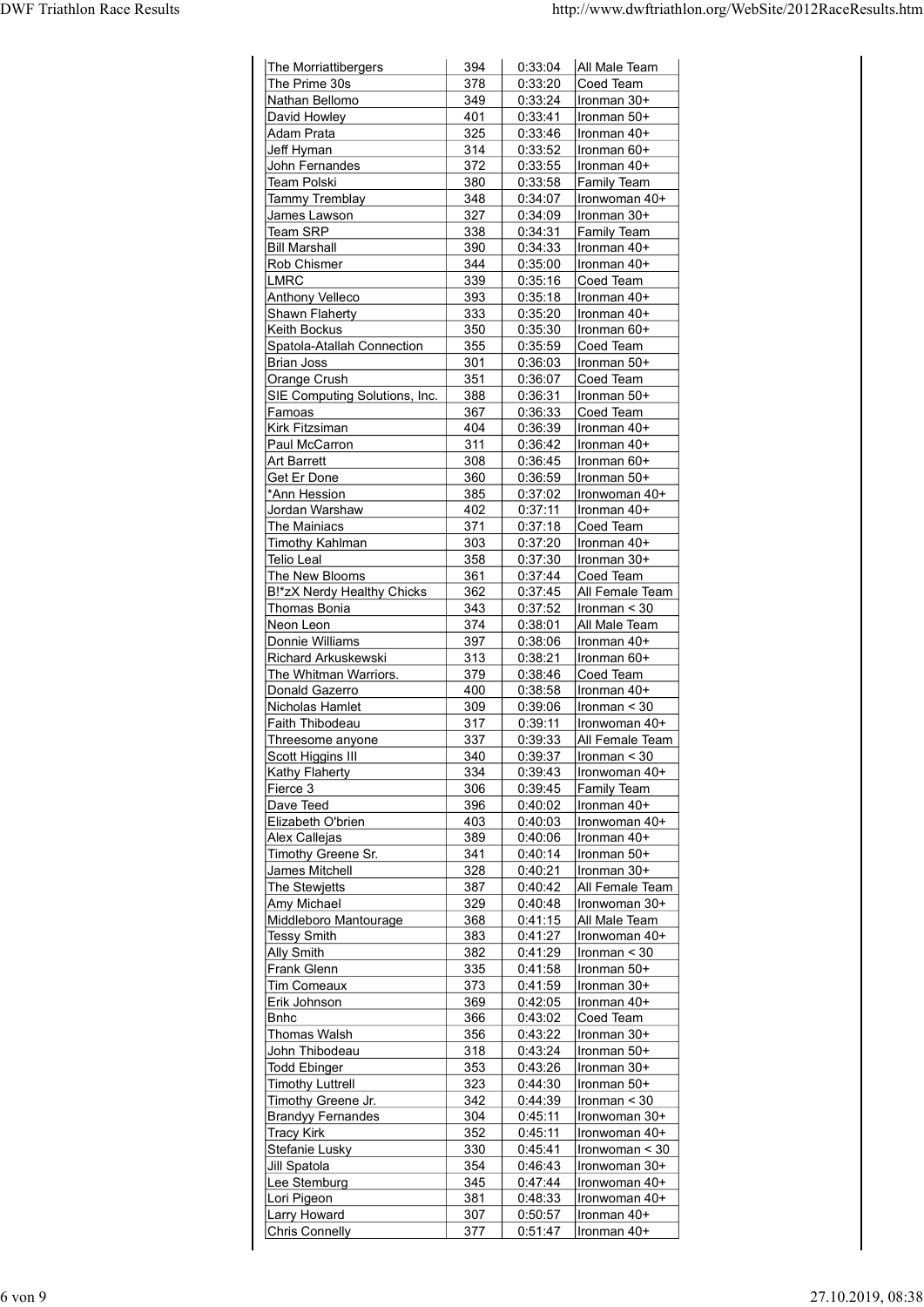| <b>DWF Triathlon Race Results</b> |                                    |                                  | http://www.dwftriathlon.org/WebSite/2012RaceResults.htm |
|-----------------------------------|------------------------------------|----------------------------------|---------------------------------------------------------|
|                                   |                                    |                                  |                                                         |
|                                   |                                    |                                  |                                                         |
|                                   |                                    |                                  |                                                         |
|                                   |                                    |                                  |                                                         |
|                                   | Thundercats<br><b>Barnet Cohen</b> | 365<br>0:52:08<br>347<br>0:53:04 | All Male Team<br>Ironman 40+                            |
|                                   | Steve Smargon                      | 0:56:28<br>346                   | Ironman 40+                                             |
|                                   | Rosa Evora                         | 357<br>0:59:18                   | Ironwoman 40+                                           |
|                                   |                                    |                                  |                                                         |
|                                   |                                    |                                  |                                                         |
|                                   | 2012 DW Field Triathlon            |                                  | <b>Overall Run Split Results</b>                        |
|                                   | <b>Team Name</b><br>$\sim$         |                                  | Team # Run Split Division Name                          |

| Thundercats                                 | 365          | 0:52:08            | All Male Team                            |
|---------------------------------------------|--------------|--------------------|------------------------------------------|
| <b>Barnet Cohen</b>                         | 347          | 0:53:04            | Ironman 40+                              |
| Steve Smargon<br>Rosa Evora                 | 346<br>357   | 0:56:28<br>0:59:18 | Ironman 40+<br>Ironwoman 40+             |
|                                             |              |                    |                                          |
| 2012 DW Field Triathlon                     |              |                    | <b>Overall Run Split Results</b>         |
|                                             |              |                    |                                          |
| <b>Team Name</b><br><b>Team Dillis</b>      | Team#<br>316 | 0:21:38            | Run Split Division Name<br>All Male Team |
| <b>LMRC</b>                                 | 339          | 0:24:59            | Coed Team                                |
| ***Sisu<br><b>Ted Coyle</b>                 | 392<br>406   | 0:25:09<br>0:25:34 | All Male Team<br>Ironman 40+             |
| 430 Main                                    | 331          | 0:26:27            | All Male Team                            |
| Davd Gauthier<br>Tyros                      | 398<br>326   | 0:26:30<br>0:26:40 | Ironman 40+<br>All Male Team             |
| The Prime 30s                               | 378          | 0:26:44            | Coed Team                                |
| <b>Tazmanian Devels</b>                     | 363          | 0:27:08            | All Male Team                            |
| **Bill Starz<br><b>Team Farrell</b>         | 395<br>364   | 0:27:54<br>0:29:02 | Ironman 40+<br>Family Team               |
| Donnie Williams                             | 397          | 0:29:17            | Ironman 40+                              |
| Jordan Warshaw<br>James Mitchell            | 402<br>328   | 0:29:27<br>0:29:35 | Ironman 40+<br>Ironman 30+               |
| Nathan Bellomo                              | 349          | 0:29:37            | Ironman 30+                              |
| Threesome anyone<br>The Morriattibergers    | 337<br>394   | 0:30:01<br>0:30:14 | All Female Team<br>All Male Team         |
| Fam-Lee                                     | 375          | 0:30:20            | Family Team                              |
| Tri Swamp Wamps                             | 324          | 0:30:32            | Coed Team                                |
| <b>Wes DeNering</b><br>David Howley         | 320<br>401   | 0:30:45<br>0:30:47 | Ironman 50+<br>Ironman 50+               |
| Thomas Bonia                                | 343          | 0:31:02            | Ironman < 30                             |
| Famoas<br><b>Chris Connelly</b>             | 367<br>377   | 0:31:05<br>0:31:41 | Coed Team<br>Ironman 40+                 |
| Michael Grzybowski                          | 399          | 0:31:48            | Ironman 30+                              |
| <b>Tracy Kirk</b><br>James Lawson           | 352<br>327   | 0:32:22<br>0:32:32 | Ironwoman 40+                            |
| The Whitman Warriors.                       | 379          | 0:32:33            | Ironman 30+<br>Coed Team                 |
| *Ann Hession                                | 385          | 0:32:40            | Ironwoman 40+                            |
| I.F.B.'s<br><b>Cory Shepherd</b>            | 391<br>322   | 0:32:43<br>0:32:46 | Corporate<br>Ironman 40+                 |
| Paul McCarron                               | 311          | 0:32:57            | Ironman 40+                              |
| <b>Tim Comeaux</b><br>Hockomock Swamp Rats  | 373<br>386   | 0:33:01<br>0:33:12 | Ironman 30+<br>Coed Team                 |
| Lori Pigeon                                 | 381          | 0:33:20            | Ironwoman 40+                            |
| <b>Anthony Velleco</b>                      | 393          | 0:33:41            | Ironman 40+                              |
| Elizabeth O'brien<br>Adam Prata             | 403<br>325   | 0:33:50<br>0:33:58 | Ironwoman 40+<br>Ironman 40+             |
| Shawn Flaherty                              | 333          | 0:34:02            | Ironman 40+                              |
| Rob Chismer<br>The New Blooms               | 344<br>361   | 0:34:04<br>0:34:10 | Ironman 40+<br>Coed Team                 |
| Jeff Hyman                                  | 314          | 0:34:21            | Ironman 60+                              |
| <b>Art Barrett</b><br>Middleboro Mantourage | 308<br>368   | 0:34:35<br>0:34:36 | Ironman 60+<br>All Male Team             |
| <b>Tammy Tremblay</b>                       | 348          | 0:34:39            | Ironwoman 40+                            |
| Nicholas Hamlet                             | 309          | 0:34:44            | Ironman < 30                             |
| The Mainiacs<br><b>Larry Howard</b>         | 371<br>307   | 0:34:47<br>0:35:00 | Coed Team<br>Ironman 40+                 |
| Kathy Flaherty                              | 334          | 0:35:07            | Ironwoman 40+                            |
| Team Harney, Landry & Krause<br>Rosa Evora  | 319<br>357   | 0:35:15<br>0:35:17 | All Male Team<br>Ironwoman 40+           |
| 4 Lee                                       | 370          | 0:35:20            | Ironwoman 60+                            |
| Mark Holman                                 | 332          | 0:35:27            | Ironman 50+                              |
| <b>Timothy Luttrell</b><br>John Fernandes   | 323<br>372   | 0:35:32<br>0:35:33 | Ironman 50+<br>Ironman 40+               |
| <b>Brian Joss</b>                           | 301          | 0:35:38            | Ironman 50+                              |
| Keith Bockus<br>Neon Leon                   | 350<br>374   | 0:35:46<br>0:35:58 | Ironman 60+<br>All Male Team             |
| No Nuts, Just Guts                          | 359          | 0:36:09            | All Female Team                          |
| <b>B</b> nhc                                | 366          | 0:36:15            | Coed Team                                |
| Kirk Fitzsiman<br>Nice-Lee-Done             | 404<br>376   | 0:36:15<br>0:36:17 | Ironman 40+<br>All Female Team           |
|                                             |              |                    |                                          |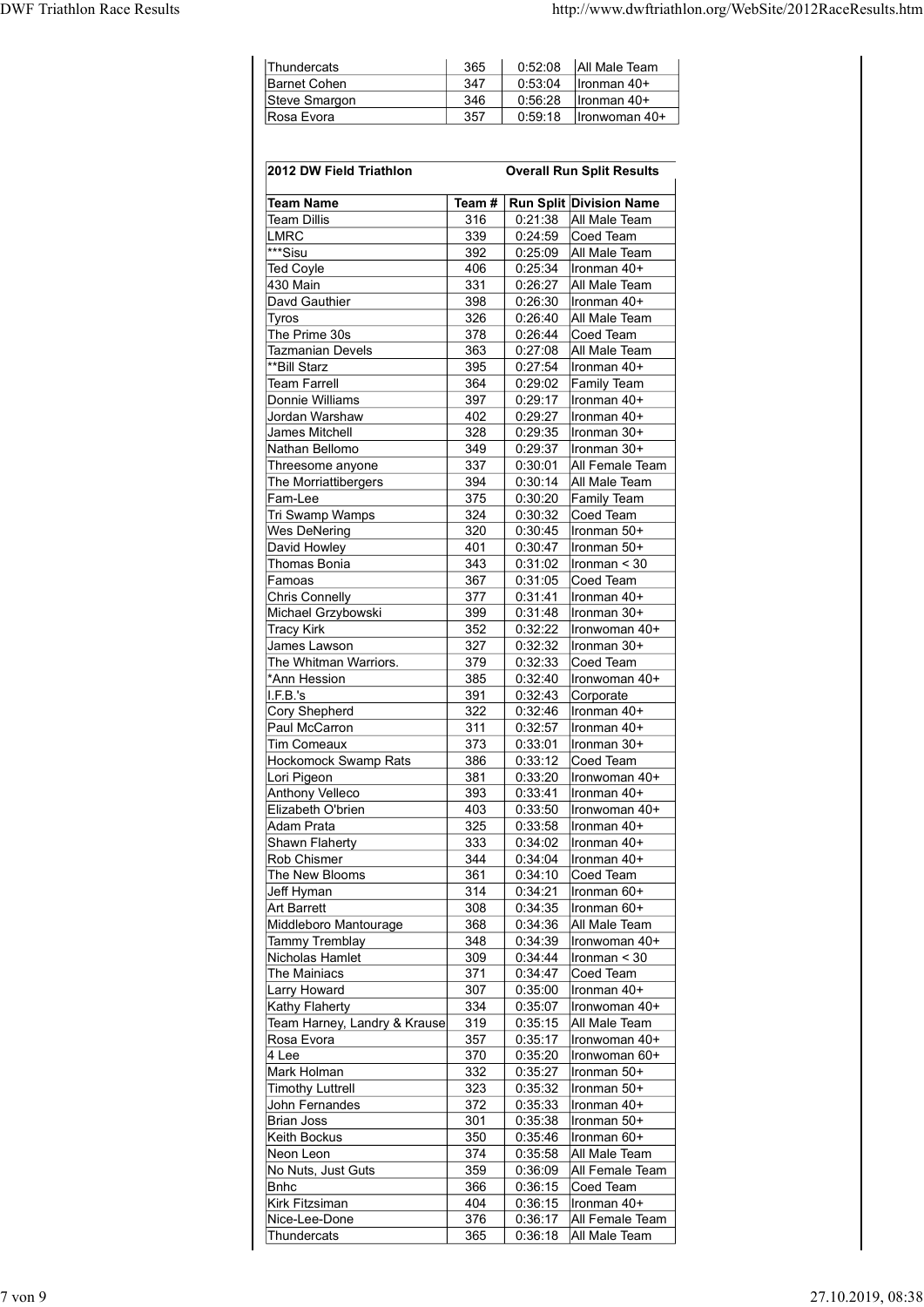|                                              |            |                    | http://www.dwftriathlon.org/WebSite/2012RaceResults.htm |
|----------------------------------------------|------------|--------------------|---------------------------------------------------------|
|                                              |            |                    |                                                         |
|                                              |            |                    |                                                         |
| Team SRP<br>Yen & Yang                       | 338<br>405 | 0:36:33<br>0:36:33 | <b>Family Team</b><br><b>Family Team</b>                |
| Telio Leal                                   | 358        | 0:36:39            | Ironman 30+                                             |
| Barnet Cohen                                 | 347        | 0:36:49            | Ironman 40+                                             |
| Appalachian Mountain Club<br>The Stewjetts   | 384<br>387 | 0:36:55<br>0:36:58 | All Female Team<br>All Female Team                      |
| <b>Ally Smith</b>                            | 382        | 0:37:10            | Ironman $<$ 30                                          |
| Get Er Done                                  | 360        | 0:37:14            | Ironman 50+                                             |
| <b>Tessy Smith</b><br>Steve Smargon          | 383<br>346 | 0:37:16<br>0:37:27 | Ironwoman 40+<br>Ironman 40+                            |
| Scott Higgins III                            | 340        | 0:37:28            | Ironman < 30                                            |
| Richard Arkuskewski                          | 313        | 0:37:38            | Ironman 60+                                             |
| <b>Todd Ebinger</b><br>Thomas Walsh          | 353<br>356 | 0:37:38<br>0:37:42 | Ironman 30+<br>Ironman 30+                              |
| Lee Stemburg                                 | 345        | 0:37:46            | Ironwoman 40+                                           |
| Fierce 3                                     | 306        |                    | $0:38:29$ Family Team                                   |
| SIE Computing Solutions, Inc.<br>Amy Michael | 388<br>329 | 0:38:58            | Ironman 50+<br>$0:39:40$   Ironwoman 30+                |
| Timothy Kahlman                              | 303        | 0:40:11            | Ironman 40+                                             |
| Spatola-Atallah Connection<br>Team Polski    | 355        |                    | $0:40:35$ Coed Team                                     |
| Erik Johnson                                 | 380<br>369 | 0:41:11            | $0:41:02$ Family Team<br>Ironman 40+                    |
| <b>Bill Marshall</b>                         | 390        |                    | $0:41:25$  Ironman 40+                                  |
| Kevin Boss<br>Timothy Greene Sr.             | 310<br>341 |                    | $0:41:42$   Ironman 40+<br>0:41:55   Ironman 50+        |
| Timothy Greene Jr.                           | 342        |                    | 0:42:14   Ironman < 30                                  |
| ShawnBurke                                   | 336        | 0:42:40            | Ironman 50+                                             |
| Jill Spatola<br>Frank Glenn                  | 354<br>335 | 0:43:51            | Ironwoman 30+<br>$0:43:59$   Ironman $50+$              |
| Donald Gazerro                               | 400        | 0:44:03            | Ironman 40+                                             |
| Orange Crush                                 | 351        |                    | $0:44:14$ Coed Team                                     |
| Alex Callejas<br>John Thibodeau              | 389<br>318 | 0:44:40            | Ironman 40+<br>$0:46:34$   Ironman 50+                  |
| Faith Thibodeau                              | 317        |                    | $0:46:57$   Ironwoman 40+                               |
| <b>Brandyy Fernandes</b>                     | 304        |                    | $0:47:22$   Ironwoman 30+                               |
|                                              | 362<br>396 |                    | 0:47:37 All Female Team<br>0:49:35   Ironman 40+        |
| B!*zX Nerdy Healthy Chicks<br>Dave Teed      | 330        |                    | $0:59:03$  Ironwoman < 30                               |